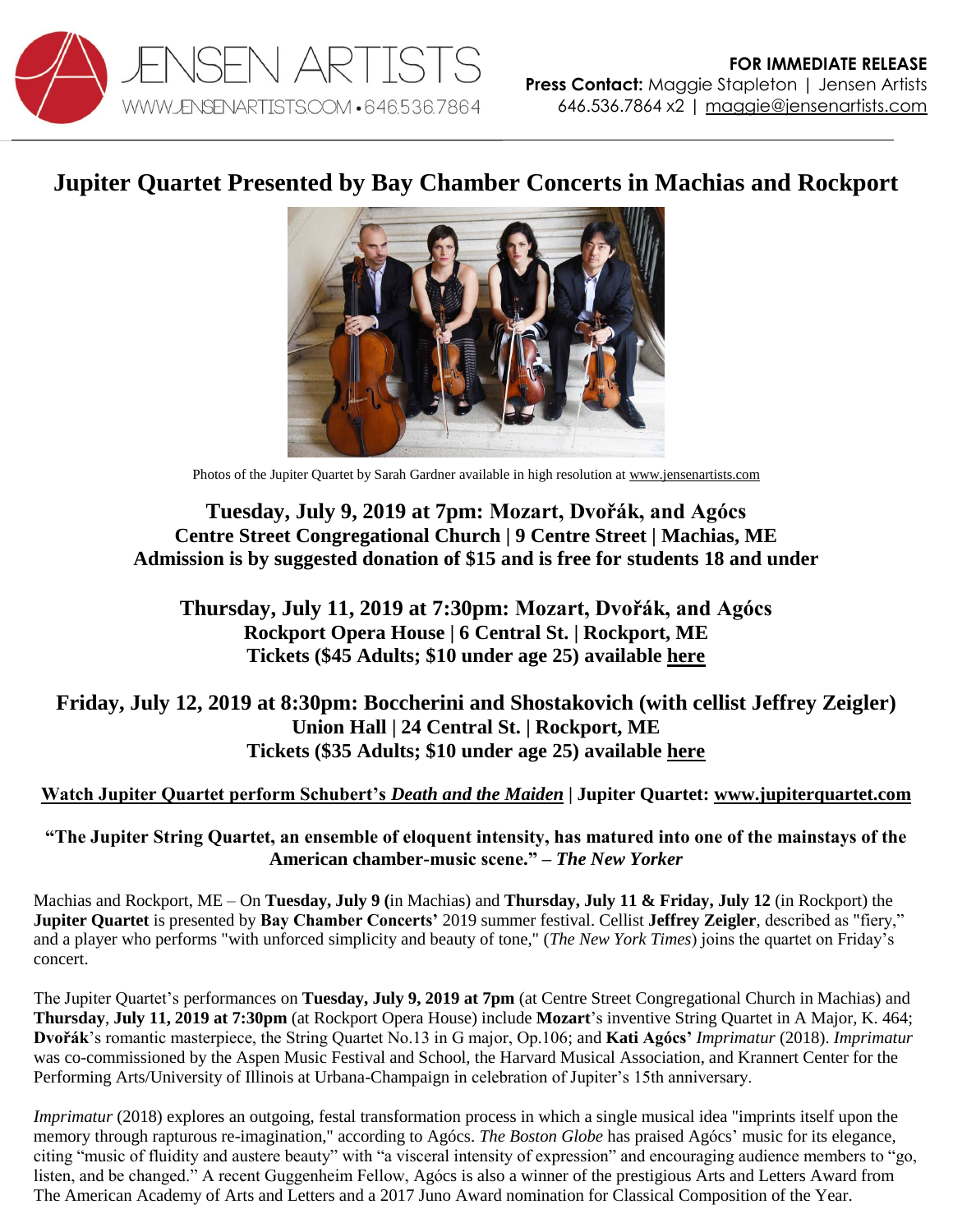On **Friday, July 12, 2019 at 8:30pm**, the Jupiter Quartet joins forces with cellist **Jeffery Zeigler** at Rockport's Union Hall. Together, they will perform **Boccherini**'s Cello Quintet in C Major, Op. 30, No. 6 "La musica notturna delle strade di Madrid," a piece recalling the sound of the city's church bells, popular dances, and the blind beggars singing their viellas de rueda. The quartet will also play **Shostakovich**'s elegiac String Quartet No. 11 in F Minor, Op. 122; and **Mendelssohn**'s darkly dramatic String Quartet in A minor, Op. 13.

The **Jupiter String Quartet** is a particularly intimate group, consisting of violinists Nelson Lee and Meg Freivogel, violist Liz Freivogel (Meg's older sister), and cellist Daniel McDonough (Meg's husband, Liz's brother-in-law). Now enjoying their sixteenth year together, this tight-knit ensemble is firmly established as an important voice in the world of chamber music. In addition to their performing career, they have been artists-in-residence at the University of Illinois in Champaign-Urbana since 2012, where they maintain private studios and direct the chamber music program.

The quartet releases their newest album *Alchemy*, a recording of contemporary works with piano alongside Australian pianist Bernadette Harvey, on Marquis Classics on May 10, 2019. The album features four works commissioned by Arizona Friends of Chamber Music: Pierre Jalbert's Piano Quintet (2017); Steven Stucky's Piano Quartet (2005); and Carl Vine's Fantasia for Piano Quintet (2013); and Pierre Jalbert's Secret Alchemy for violin, viola, cello, and piano (2012). All but Secret Alchemy are world premiere recordings. The quartet's discography also includes numerous recordings on labels including Azica Records, Marquis Classics, and Deutsche Grammophon.

The quartet has performed in some of the world's finest halls, including New York City's Carnegie Hall and Lincoln Center, London's Wigmore Hall, Boston's Jordan Hall, Mexico City's Palacio de Bellas Artes, Washington, D.C.'s Kennedy Center and Library of Congress, Austria's Esterhazy Palace, and Seoul's Sejong Chamber Hall. Their major music festival appearances include the Aspen Music Festival and School, Bowdoin Music Festival, Lanaudiere Festival, West Cork (Ireland) Chamber Music Festival, Caramoor International Music Festival, Music at Menlo, Maverick Concerts, Madeline Island Music Festival, Rockport Music Festival, the Banff Centre, Yellow Barn Festival, Skaneateles Festival, Encore Chamber Music Festival, and the Seoul Spring Festival, among others.

Their chamber music honors and awards include the grand prizes in the Banff International String Quartet Competition and the Fischoff National Chamber Music Competition; the Young Concert Artists International auditions in New York City; the Cleveland Quartet Award from Chamber Music America; an Avery Fisher Career Grant; and a grant from the Fromm Foundation. From 2007-2010, they were in residence at the Chamber Music Society of Lincoln Center's Chamber Music Two.

The Jupiter String Quartet feels a particular connection to the core string quartet repertoire; they have presented the complete Bartok and Beethoven string quartets on numerous occasions. Also strongly committed to new music, they have commissioned works by Syd Hodkinson, Hannah Lash, Dan Visconti, Mark Adamo, Pierre Jalbert, and Kati Agócs.

The Jupiters place a strong emphasis on developing relationships with future classical music audiences through educational performances in schools and other community centers. They believe that, because of the intensity of its interplay and communication, chamber music is one of the most effective ways of spreading an enthusiasm for "classical" music to new audiences.

The quartet chose its name because Jupiter was the most prominent planet in the night sky at the time of its formation and the astrological symbol for Jupiter resembles the number four. They are also proud to list among their accomplishments in recent years the addition of seven quartet children: Pablo, Lillian, Clara, Dominic, Felix, Oliver, and Joelle. You may spot some of these miniature Jupiters in the audience or tagging along to rehearsals, along with their grandparent babysitters. For information, visit [www.jupiterquartet.com.](http://www.jupiterquartet.com/)

**Jeffrey Zeigler** is one of the most versatile cellists of our time. Acclaimed for his independent streak, he has commissioned over three dozen works, and is admired as a potent collaborator and unique improviser. He was the cellist of the internationally renowned Kronos Quartet for eight seasons. During his tenure, Zeigler had the opportunity to collaborate with a wide range of luminaries from John Adams to Noam Chomsky, from Damon Albarn (Gorillaz) to Trimpin and from Henryk Gorecki and Steve Reich to Tom Waits. Since moving on from Kronos, Zeigler has enjoyed a wonderfully multifaceted career which has led to collaborations from Yo-Yo Ma and Laurie Anderson to Hauschka and Roomful of Teeth, from Philip Glass and Foday Musa Suso to John Corigliano and Vijay Iyer, from Tanya Tagaq and Terry Riley to Vladimir Feltsman and John Zorn. Zeigler has also collaborated with members of the Eroica Trio and the Cleveland and St. Lawrence Quartets.

**Bay Chamber** has a rich history of presenting the best in performing arts in Midcoast Maine. Founded in 1961 by brothers Andrew and Thomas Wolf, Bay Chamber Concerts features world-renowned artists year-round. Our Summer Concert Series and Screen Door Summer Music Festival in July and August feature over 30 events that redefine the standards for chamber music.